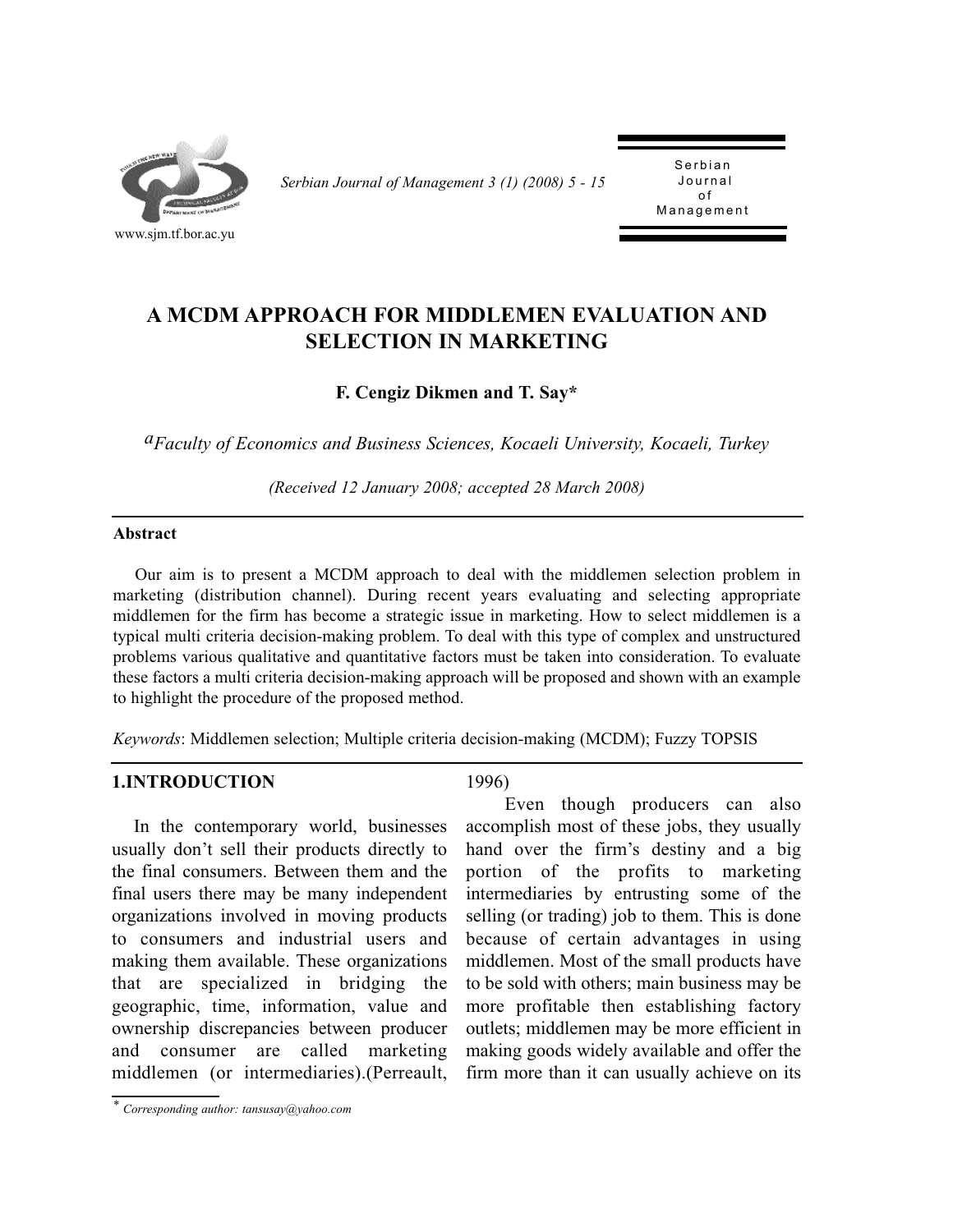own; and they may reduce the necessary number of contacts and work in moving goods from producers to consumers.(Kotler, 1991)

In marketing literature several distribution channel models are considered. Firm may prefer to have a direct contact with its customers, if they have enough resources and suitable middlemen are not available or there is a specific need for the concerned product, such as an aggressive selling effort, special technical service, training and motivation. This is the shortest channel possible and called zero-level channel. On the contrary, in a longer model there may be many manufacturers' representatives, brokers, agents, wholesalers, jobbers and retailers. Some of these intermediaries such as brokers and agents do not take title to the products and are named as agent middlemen; others as wholesalers and retailers take the title for reselling and are called merchant middlemen. Between these shortest and longest channels there may be many intermediate choices.

There is no such thing as one best distribution channel. The choice depends on the consumer needs, competition, firm and the firm's products, but in general, industrial and service channels tend to be shorter than consumer channels. This is due to the geographic concentration and smaller number of industrial buyers and special characteristics of the services such as intangibility, inseparability, perishability, customer involvement, variable quality and difficulty of standardization.

In the industrial setting zero-level channels (from producer to consumer) are more common, but if the industrial purchasers are not geographically concentrated, small and numerous utilization of a variety of marketing intermediaries can be more appropriate. In such cases industrial distributors, wholesalers and retailers that take title to the goods and maintain regional stocks can be used. This will accomplish convenience and transportation economies by stockpiling goods and making final small shipments over short distances. Agents are also utilized in the industrial market when small producers try to market their offerings to large wholesalers or when the unit sale is small. These agents represent the manufacturer and act as an independent sales force.

The management's choice of channels deeply affects all the other marketing decisions such as type of market research; identifying market segments and selecting target markets; designing marketing strategies against competitors; product-mix and product-line decisions; pricing strategies and programs; physical distribution; promotion-mix. For this reason, many decision makers are usually involved in the choice of the middlemen.

It is also a relatively long-term commitment to many other independent external firms and their certain markets. It takes long-term relationships to build a distribution system and it is not easily changed. In other words, once a middleman is selected this relationship will have a lasting effect on the competitiveness of the firm. Therefore management must choose middlemen considering the future selling environment and try to avoid "throwing away a market" and "buying trouble" by making the wrong choice.(Kotler, 1991)

The overall objective of middlemen selection process is to reduce financial investment and risk, and have an ideal market exposure.

To do the job of middlemen requires a significant investment in facilities and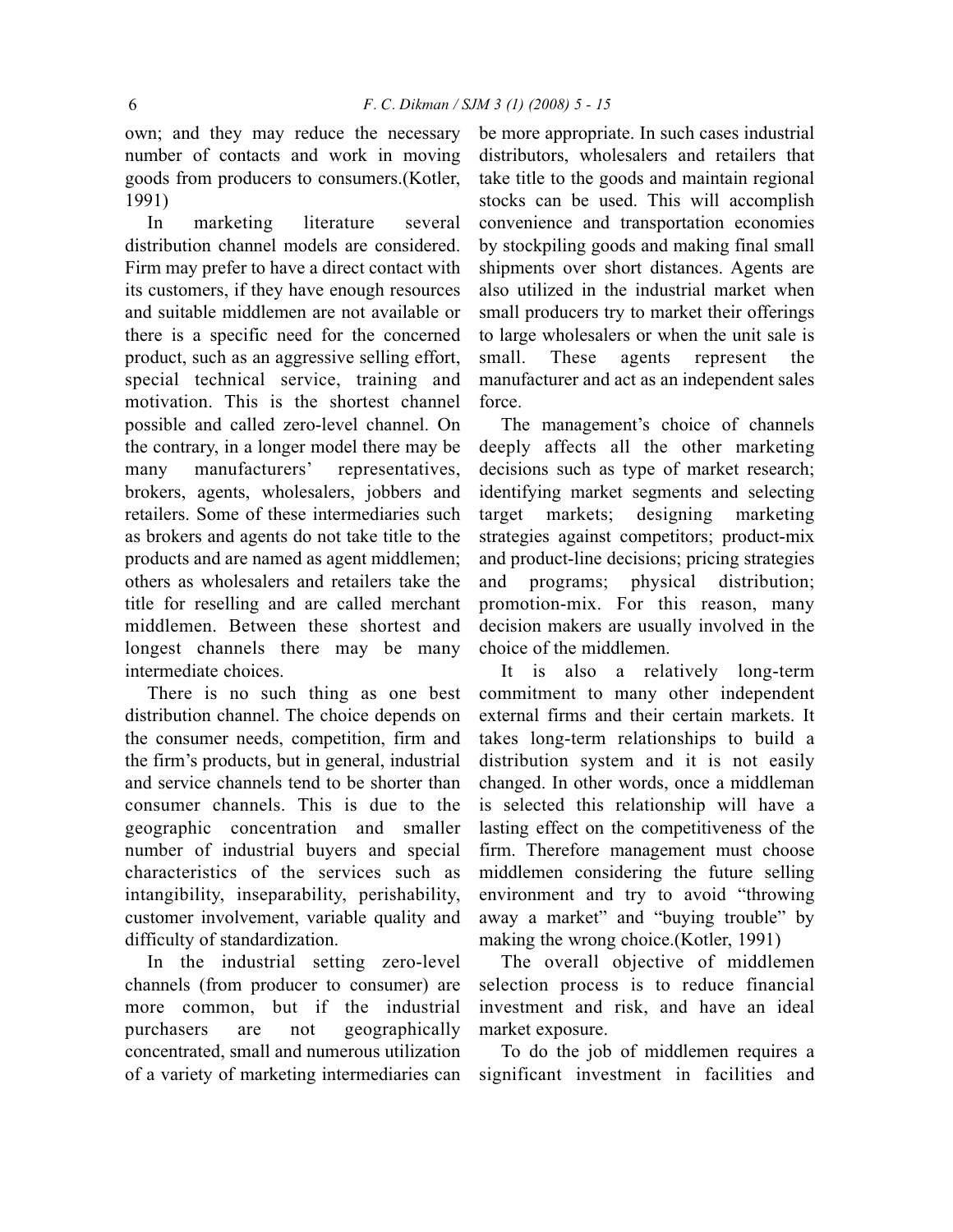people. Many firms don't have enough financial resources, or want to retain financial flexibility. Middlemen may reduce a producer's investment and working capital by buying the producer's output in advance and carrying it in inventory until it's sold. Some middlemen provide credit to customers at the end of the channel or inform the producer on the creditability of the customers whom they know locally.

Ideal market exposure is attained when a product is available enough to satisfy target customers' needs but not exceed them. Too much or little exposure increases the total cost of marketing. Ideal distribution may be intensive, selective or exclusive. In intensive distribution the product is sold through all responsible and suitable middlemen who interested to sell it. Selective distribution is selling through middlemen who will give special attention to the product. Exclusive distribution is selling through only one middleman in a particular geographic area.

The paper is organized as follows: in the next section we introduce the selection criteria of the middlemen; in section 3 we summarized the multiple-criteria decisionmaking approach; in section 4 we give the main steps in fuzzy TOPSIS; and in section 5 we give a numerical example about a welding metal electrodes company.

### **2. SELECTION CRITERIA OF THE MIDDLEMEN COMPANY**

In order to attain these general objectives, decision maker has to clarify more specific characteristics of the middlemen such as size, image, management, existing business and requirements.(Joyner, 1977) These attributes, which are briefly explained below are mostly complex and therefore are not easy to quantify precisely. That is they are fuzzy.

Size: Issues associated to size are the number of the employee and the salesmen, and their calls per month; financial position such as capital, funds available and liabilities; (capability to provide such services as promotion, education etc.); facilities such as capacity and convenience of the offices, branch offices, point of sales, warehouse and transport facilities; the amount of investment for market promotion, inventory or servicing equipment; and overall and area sales coverage.

Image: Subjects related to image are date of foundation; age, appearance and experience of the personnel in general; appearance and comfort of the offices, branch offices, point of sales, warehouse and transport facilities; reputation attitudes of the banks, trade associates and associations, and buyers.

Management: Under this topic, legal form and owners; names, age and experience of the senior executives and controllers; conformance and conflict resolution abilities (Length of the association with other principals; agreements that the company obtained or lost during the past year and the reasons behind); the degree of marketing and technical know-how and experiences; and flexibility that is readiness to adapt to new situations can be considered.

Existing Business: The focus here may be annual sales; trends and major obstacles expected in its sales; turnover of the other competing and non competing products and brands that the company holds in the present line; technological capability; and kinds of customers.

Requirements of the middlemen: Things that the middle man may ask from our firm such as rate and/or amount of profit or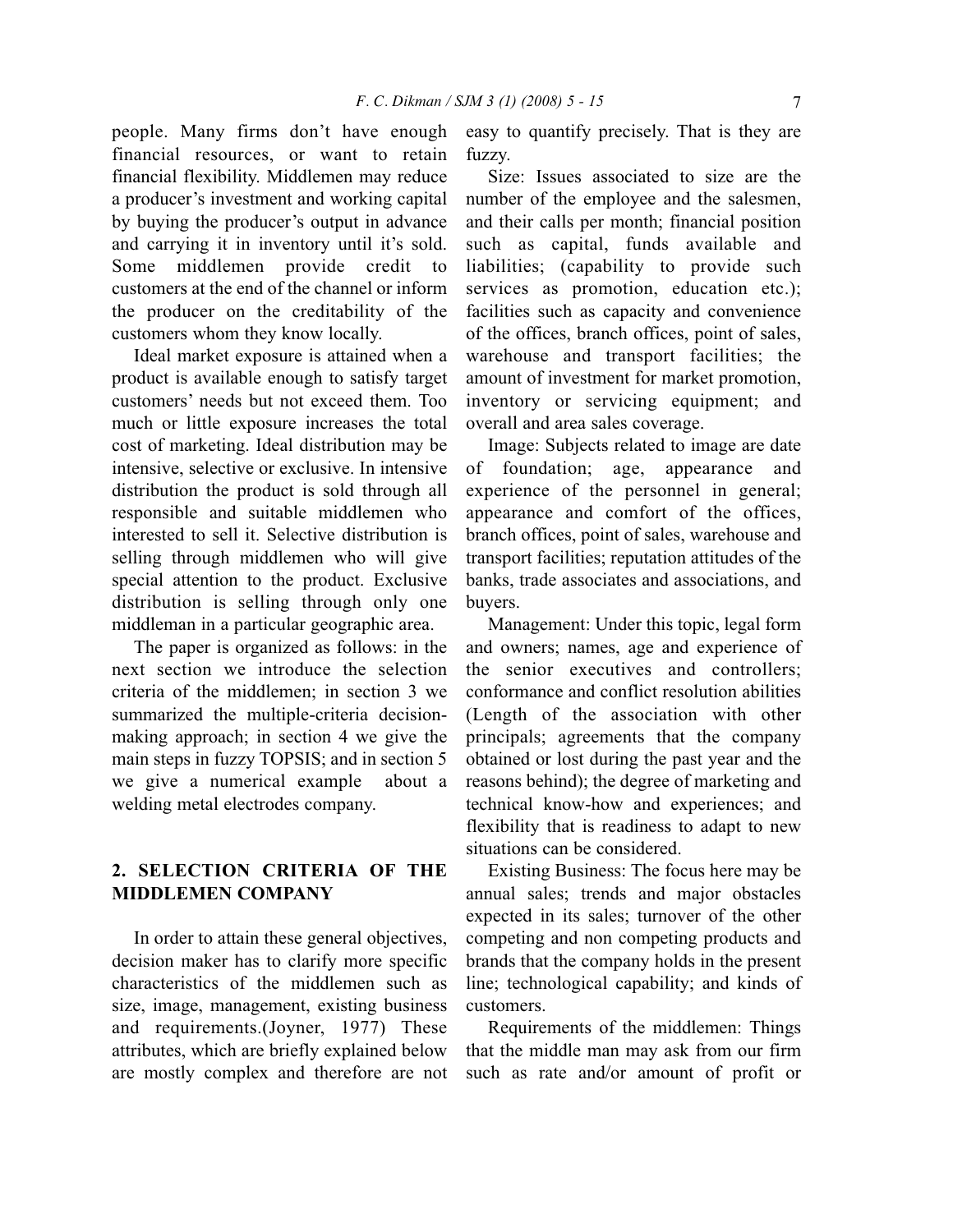commission, payment terms; showroom and service facilities; promotions; and sales training are considered here.

Many successful marketers believe that selection of adequate middlemen is one of the biggest barriers to establishing a successful business. This is why the middlemen selection problem has become one of the most important issues for setting up an effective channel system. Middlemen relationships in enterprises have received a great deal of attention. Choosing the right middlemen in marketing-channel of distribution is among the most crucial in getting products to the target market. It requires time, patience and discipline.(Ward, 1984) First you must develop a list of several possible middlemen for the market. Then narrow the list to a few candidates to make a final decision. As this selection can be done by conventional methods, multiple-criteria decision-making (MCDM) approach may also be appropriate.

The potential criteria mentioned above must be considered in selecting an appropriate and a particular middleman. Thus the selection process of the right middlemen can be regarded as multiplecriteria decision-making (MCDM) problem.

## **3. MULTIPLE-CRITERIA DECISION-MAKING**

A MCDM problem in which A1, A2… Am are the possible alternatives among which the decision maker (DM) have to choose and C1, C2, … , Cn are the criteria with which each alternative performance are measured can be expressed in matrix format as

|                                                             | $C_1 \quad C_2 \quad \ldots \quad C_n$                               |                                            |  |  |
|-------------------------------------------------------------|----------------------------------------------------------------------|--------------------------------------------|--|--|
|                                                             | $A_1 \t x_{11} \t x_{12} \t x_2 \t x_{1n}$                           |                                            |  |  |
|                                                             | $A_2$   $X_{21}$ $X_{22}$ $\ldots$ $X_{2n}$                          |                                            |  |  |
| $D =$ .                                                     | <b>Contract Contract</b>                                             |                                            |  |  |
|                                                             |                                                                      | $\mathbf{r}$ , $\mathbf{r}$ , $\mathbf{r}$ |  |  |
|                                                             |                                                                      |                                            |  |  |
|                                                             | $A_m$ $\mathbf{x}_{m1}$ $\mathbf{x}_{m2}$ $\cdots$ $\mathbf{x}_{mn}$ |                                            |  |  |
| $W = \begin{bmatrix} w_1 & w_2 & \dots & w_n \end{bmatrix}$ |                                                                      |                                            |  |  |

Here xij is the rating of alternative Ai by DM according to criterion cj and wj is the weight of criterion Cj. In some real-world applications the criteria and the weight of criteria may not be rated quantitatively because of incomplete or non-obtainable information. In other words while rating an alternative with respect to criterion Cj the information cannot be assessed precisely in a quantitative form. In such circumstances when attempting to qualify phenomena related to human perception the use of a linguistic approach is necessary.(Herrera, 2000) In this study we assume both the criteria and the weights of the criteria are linguistic variables. Hence the data obtained from the judgments and preferences of the DMs about the criteria and weights are all fuzzy /imprecise. To deal with fuzzy data an extension of TOPSIS method will be used. Besides, many decision-making problems need collaborative effort of experts within organizations. Hence we will extend TOPSIS to a group decision environment.

TOPSIS (The technique for order preference by similarity to an ideal solution) which is one of the most attractive and frequently used MCDM approach recently, was first introduced and initiated by Hwang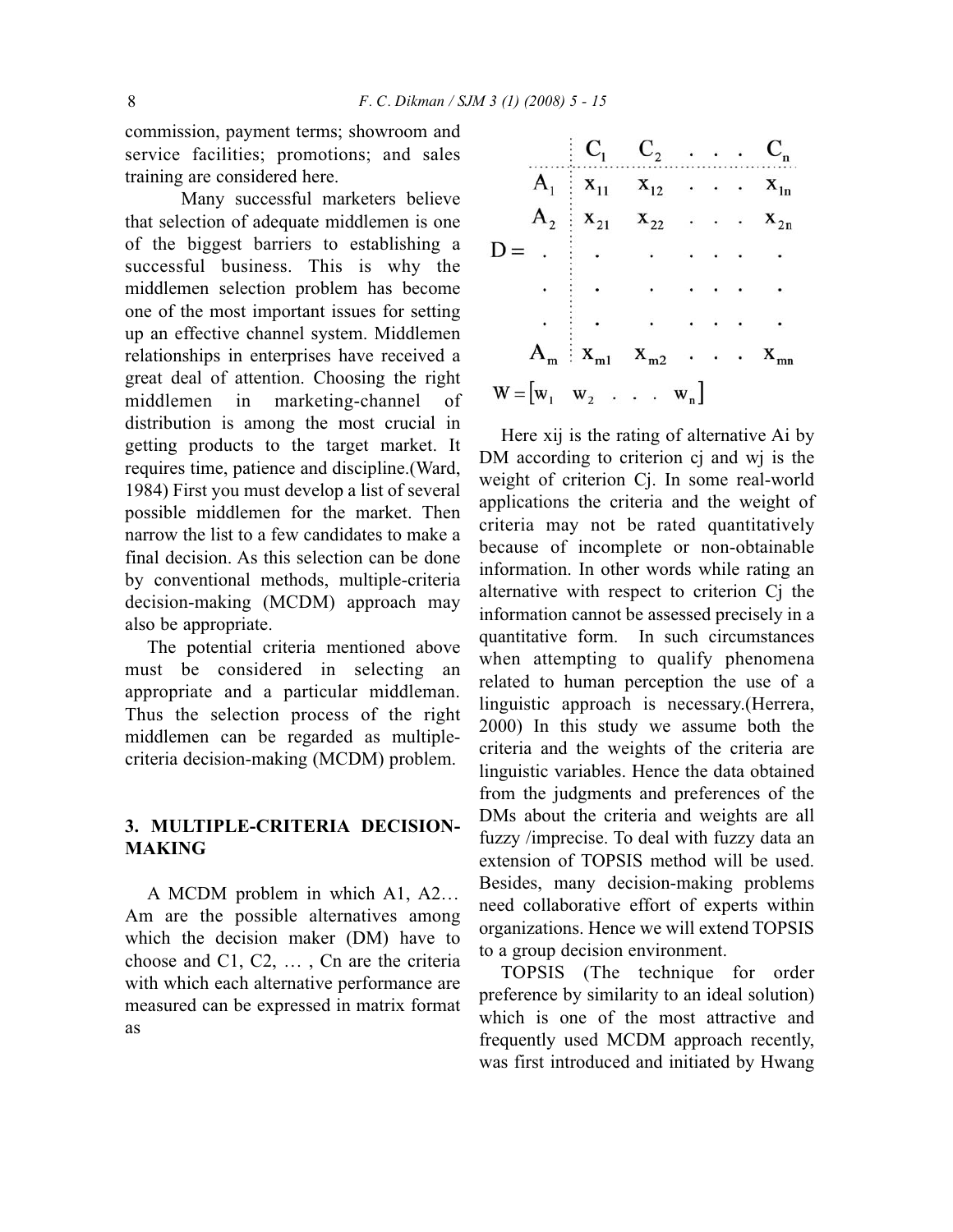and Yoon (1981)(Hwang, 1981). This technique is based on the concept that the ideal alternative has the best level for all attributes considered, whereas the negative ideal is the one with all the worst attribute values (Chu, 2002). So the best alternative is the one which has the shortest distance from the positive ideal solution (PIS) and farthest distance from the negative-ideal solution (NIS) in some geometrical sense (Triantaphyllou, 2000). In measuring the relative closeness of the alternatives to the ideal point or nadir is done according to the chosen metric. The solution of the decision problem with TOPSIS, is the selection of the alternative which is simultaneously farthest from the negative-ideal solution and closest to ideal alternative.

In a MCDM problem with  $i = 1, 2, \ldots, m$ , m alternatives and  $j = 1, 2, \ldots, n$ , n criteria and weight, after constructing the decision matrix D the solution process of the problem with TOPSIS consists the following steps (Chen, 2006; Herrera, 2000; Jahanshahloo, 2006) :

1. Construct the normalized decision matrix, say it R. An element of the

$$
r_{ij}=x_{ij}\Bigg/\sqrt{\sum_{i=1}^{m}x_{ij}^2}\; , i=1,2,...,m,\, j=1,2,...,n
$$

normalized matrix  $\bf{R}$  is thus calculated as  $\cdot$ 

2. Construct the weighted normalized decision matrix V. The vector W being the set of weights,  $W = [w1, w2, ..., wn]$ , where

$$
v_{ij} = w_{j}r_{ij}, i = 1,...,m, j = 1,...,n
$$

 $5wi = 1$ , an element of V is calculated as :

3. Determine the positive ideal and negative ideal solution.

Denoting positive ideal as A+, negative ideal as A- ; I being benefit and J being cost /loss criteria alternatives are defined as follows:

$$
A^+ = \{v_1^+, v_2^+, ..., v_n^+\} = \{(\max_j v_{ij} \mid i \in I), (\min_j v_{ij} \mid i \in J)\}
$$

$$
A^{-} = \{v_{1}^{-}, v_{2}^{-}, ..., v_{n}^{-}\} = \{(\min_{j} v_{ij} | i \in I), (\max_{j} v_{ij} | i \in J)\}
$$

4. Calculate the separation measure

$$
d_i^+ = \left\{ \sum_{j=1}^n \left( v_{ij} - v_j^+ \right)^2 \right\}^{1/2}, i = 1, ..., m
$$
  

$$
d_i^- = \left\{ \sum_{j=1}^n \left( v_{ij} - v_j^- \right)^2 \right\}^{1/2}, i = 1, ..., m
$$

5. Calculate the relative closeness to the PIS. The relative closeness of the alternative Ai with respect to  $A<sup>+</sup>$  is defined as:

$$
R_{i} = d_{i}^{-}/(d_{i}^{+} + d_{i}^{-})i = 1,...,m
$$

6. Rank the preference order.

#### **4. STEPS IN FUZZY TOPSIS**

Since the criteria and weights are fuzzy then fuzzy set theory must be considered. Fuzzy theory initiated by L. Zadeh dates back to 1965. The preliminary definitions of fuzzy set and the arithmetic operations on fuzzy numbers used throughout the paper is adopted from Chen (Chen, 2000) and Chen et al.(Chen, 2006). Thus we do not repeat the same definitions and operations in this study. As indicated by Chen detailed information on fuzzy set and arithmetic operations on them can be found in J.J. Buckley, A. Kauffman, M.M. Gupta, D.S. Negi, L.A. Zadeh and H.J. Zimmerman. In this paper trapezoidal fuzzy numbers will be used to consider fuzziness of the performance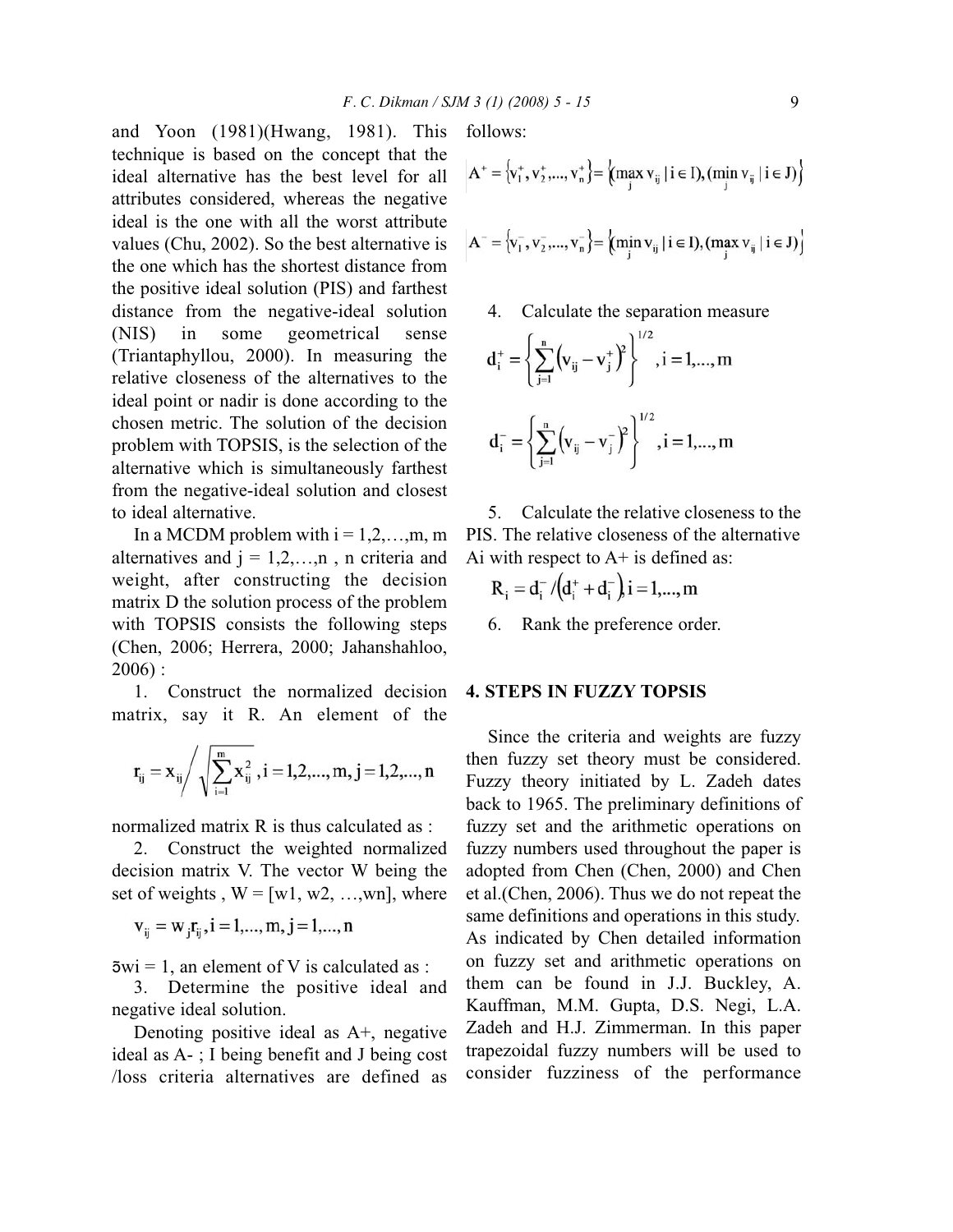ratings of the alternatives and the weights of criteria by DMs. From the definitions given by Chen if at least one of the entries in decision matrix D is fuzzy then is called a fuzzy matrix. Depending on this definition our decision problem becomes a fuzzy TOPSIS. In this paper we follow the same solution procedure (extended TOPSIS) for the selection of an appropriate middlemen proposed by Chen et al.(Chen, 2006). The procedure and its details are as follows.

We assume the followings:

- 1. a set of K decision-makers
- 2. a set of m possible middlemen
- 3. a set of n criteria

4. a set of performance ratings of Ai  $(I=1,2,...,m)$  with respect to criteria Cj(j  $=1,2,...,n$ ) called X

5. ratings of each decision maker can be represented as positive trapezoidal fuzzy number where

In a group decision making problem under fuzzy environments the importance weights of criteria and ratings of criteria can be expressed as trapezoidal fuzzy numbers as shown in Tables 1 and 2.

### *Table 1. Linguistic variables for the importance weight of each criterion*

| Very low $(VL)$  | (0,0,0.1,0.2)        |
|------------------|----------------------|
| Low (L)          | (0.1, 0.2, 0.2, 0.3) |
| Medium low (ML)  | (0.2, 0.3, 0.4, 0.5) |
| Medium (M)       | (0.4, 0.5, 0.5, 0.6) |
| Medium high (MH) | (0.5, 0.6, 0.7, 0.8) |
| High(H)          | (0.7, 0.8, 0.8, 0.9) |
| Very high (VH)   | (0.8, 0.9, 1.0, 1.0) |

*Table 2. Linguistic variables for performance ratings of alternatives*

| (0,0,1,2)   |
|-------------|
| (1,2,2,3)   |
| (2,3,4,5)   |
| (4,5,5,6)   |
| (5,6,7,8)   |
| (7,8,8,9)   |
| (8,9,10,10) |
|             |

The aggregated fuzzy rating can be defined as  $\widetilde{R} = (a, b, c, d), k = 1, 2, ...$ where:

$$
a = \min_{k} \{a_k\} \qquad b = \frac{1}{K} \sum_{k=1}^{K} b_k
$$

$$
c = \frac{1}{K} \sum_{k=1}^{K} c_k \qquad d = \max_{k} \{d_k\}
$$

Having K decision makers and assuming  $\widetilde{w}_{jk} = (w_{jk1}, w_{jk2}, w_{jk3}, w_{jk4})$  importance weighting  $\widetilde{x}_{ijk} = (a_{ijk}, b_{ijk}, c_{ijk}, d_{ijk})$ andrating of alternatives of the kth decision maker aggregated fuzzy ratings of  $(\tilde{x}_{ii})$ alternatives with respect to each criterion can be calculated as

$$
\widetilde{\mathbf{x}}_{ij} = (a_{ij}, b_{ij}, c_{ij}, d_{ij})
$$

where

$$
a_{ij} = \min_{k} \{a_{ijk}\} \qquad b_{ij} = \frac{1}{K} \sum_{k=1}^{K} b_{ijk}
$$

$$
\mathbf{c}_{ij} = \frac{1}{K} \sum_{k=1}^{K} \mathbf{c}_{ijk} \qquad \qquad \mathbf{d}_{ij} = \max_{k} \left\{ \mathbf{d}_{ijk} \right\}
$$

and the aggregated fuzzy weights  $(\widetilde{w}_i)$ of each criterion can be calculated as  $\widetilde{w}_i = (w_{i1}, w_{i2}, w_{i3}, w_{i4})$  where

$$
w_{j1} = min_{k} \{w_{jk1}\}\n\qquad\nw_{j2} = \frac{1}{K} \sum_{k=1}^{K} w_{jk1}
$$
\n $w_{j3} = \frac{1}{K} \sum_{k=1}^{K} w_{jk2}$ \n $w_{j4} = max_{k} \{w_{jk4}\}\n\qquad\nw_{jk4}$ 

Since the performance ratings and the importance weights of criteria are fuzzy the decision matrix:  $\tilde{D}$ and the weight vector:  $W$ 

can be stated as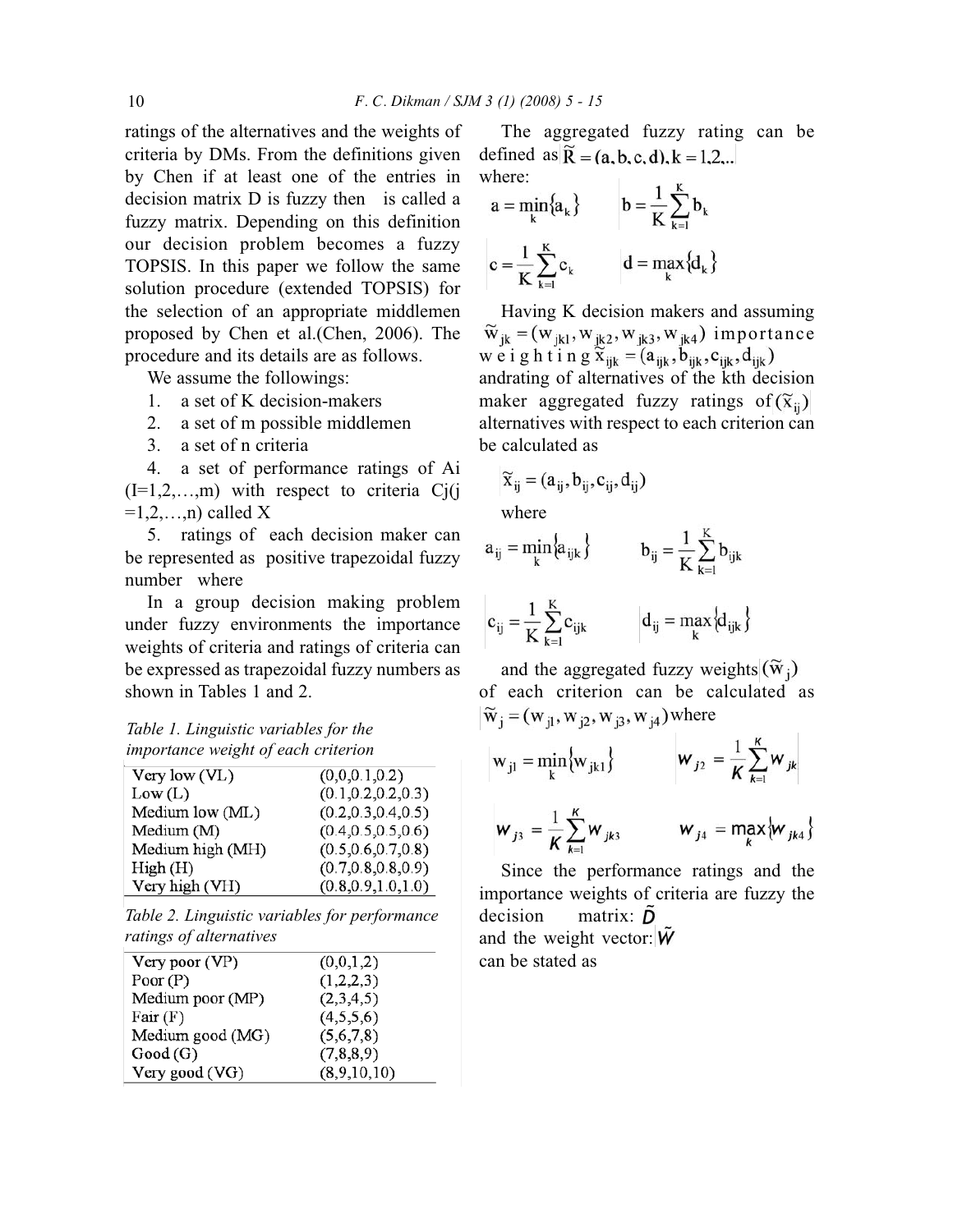$$
\tilde{D} = \n\begin{bmatrix}\nC_1 & C_2 & \ldots & C_n \\
\tilde{x}_{11} & \tilde{x}_{12} & \ldots & \tilde{x}_{1n} \\
\tilde{x}_{21} & \tilde{x}_{22} & \ldots & \tilde{x}_{2n} \\
\vdots & \vdots & \ddots & \vdots \\
\tilde{x}_{m1} & \tilde{x}_{m2} & \ldots & \tilde{x}_{mn}\n\end{bmatrix}
$$

 $\widetilde{W} = [\widetilde{w}_1 \ \widetilde{w}_2 \ \ldots \ \widetilde{w}_n]$ and where the entries of matrix:  $\tilde{D}$ and vector: W

can be approximated by positive trapezoidal fuzzy numbers. The next step is to normalize the decision matrix, which can be represented  $\widetilde{R} = [\widetilde{r}_{ij}]_{m \times n}$ 

aswhere B and C are the benefit and cost sets respectively.

$$
\widetilde{r}_{ij} = \left(\frac{a_{ij}}{d_j^*}, \frac{b_{ij}}{d_j^*}, \frac{c_{ij}}{d_j^*}, \frac{d_{ij}}{d_j^*}\right), j \in B
$$
\n
$$
\widetilde{r}_{ij} = \left(\frac{a_j^-}{d_{ij}}, \frac{a_j^-}{c_{ij}}, \frac{a_j^-}{b_{ij}}, \frac{a_j^-}{a_{ij}}\right), j \in C
$$
\n
$$
d_j^* = \max_i d_{ij}, j \in B
$$
\n
$$
a_j^- = \min_i a_{ij}, j \in C
$$

In considering the different weights of criteria the weighted normalized fuzzy decision matrix can be calculated as:

$$
\widetilde{\mathbf{V}} = \left[ \widetilde{\mathbf{v}}_{ij} \right]_{m \times n}, i = 1, 2, ..., m, j = 1, 2, ..., n
$$
  

$$
\widetilde{\mathbf{v}}_{ij} = \widetilde{\mathbf{r}}_{ij}(.)\widetilde{\mathbf{w}}_{j}
$$

In the next step we calculate the fuzzy positive-ideal solution (FPIS) and fuzzy negative-ideal solution (FNIS) designated as A\* and A- respectively where:

$$
\widetilde{v}_j^* = \max_i \{ v_{ij4} \} \text{and} \widetilde{v}_j^- = \min_i \{ v_{ij1} \},
$$
  
\n
$$
i = 1,..., m, j = 1,..., n
$$
  
\n
$$
A^* = (\widetilde{v}_1^*, \widetilde{v}_2^*, ..., \widetilde{v}_n^*) \qquad A^- = (\widetilde{v}_1^-, \widetilde{v}_2^-, ..., \widetilde{v}_n^-)
$$

Next the distance (separation measure) of each alternative from FPIS and FNIS is calculated as:

$$
d_i^{\dagger} = \sum_{j=1}^n d_{\mathbf{v}}(\tilde{\mathbf{v}}_{ij}, \tilde{\mathbf{v}}_j^{\dagger}), i = 1, \dots, m
$$
  

$$
d_i^- = \sum_{j=1}^n d_{\mathbf{v}}(\tilde{\mathbf{v}}_{ij}, \tilde{\mathbf{v}}_j^-), i = 1, \dots, m
$$

In the final step the closeness coefficient s calculated. As stated before this coefficient represents the closeness to the FPIS and FNIS and can be calculated for each alternative (middlemen in our case) as follows:

$$
CC_i = \frac{d_i^-}{d_i^* + d_i^-}, i = 1,..., m
$$

Ranking the alternatives according to the closeness coefficients in descending order is the conclusion step of the method in selecting the desired alternative. The higher the closeness coefficient the better is the alternative.

## **5. NUMERICAL EXAMPLE: A CASE OF WELDING METAL ELECTRODES IN TURKEY**

The numerical example we are going to present in this paper is about a company producing welding electrodes. It is one of the biggest companies in this field in Turkey.

Metallic-arc welding using manually operated equipment is still a widely used fusion-welding process in Turkey. In this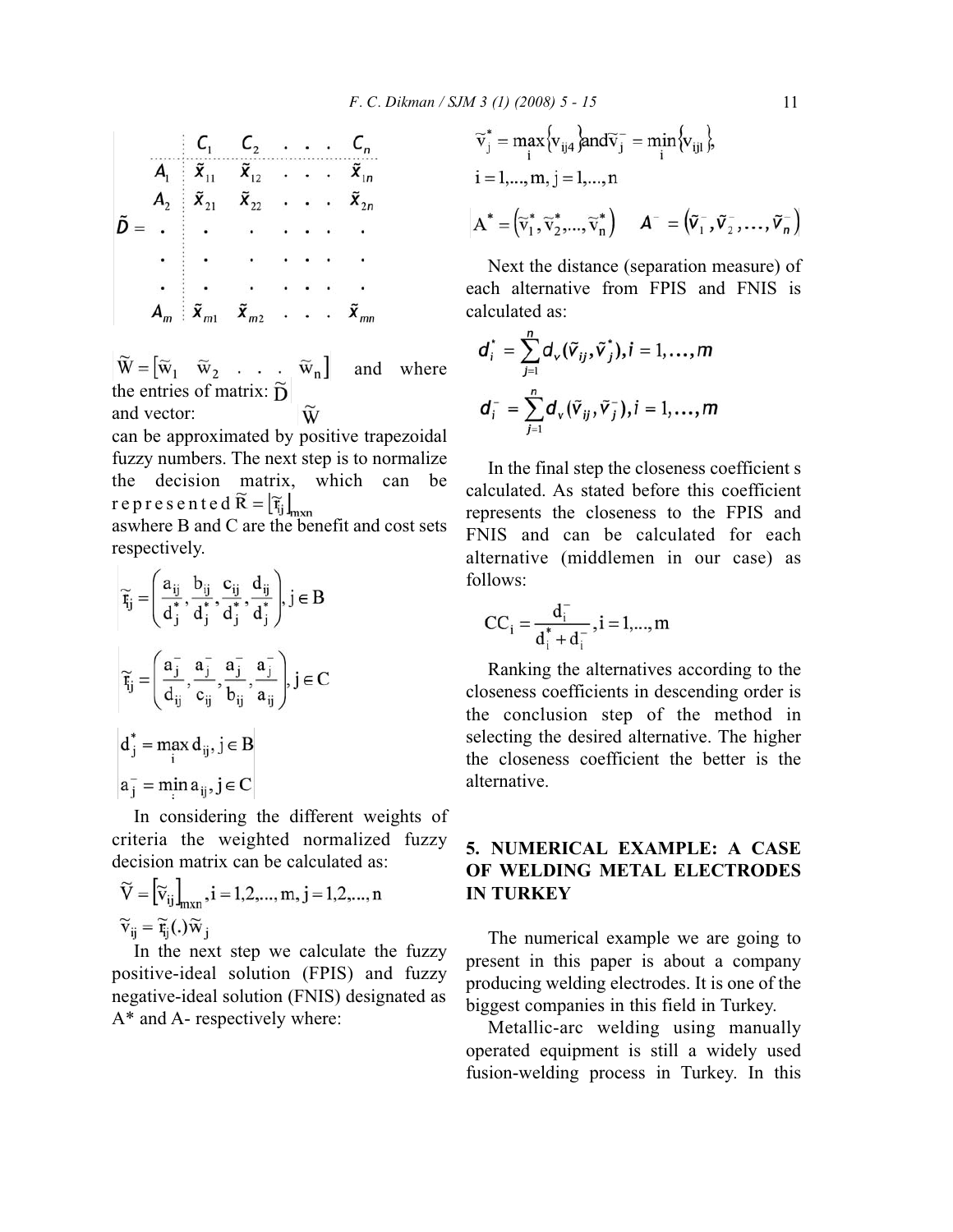process the metal electrode, which is used, serves both to carry the arc and to act as a filler rod, which deposits molten metal into the joint. In order to prevent the oxidation of the weld metal, coated electrodes known as flux are used. The process is flexible and can be performed with relatively inexpensive equipment, making it well suited to shop jobs and field work, and therefore very small business and independent craftsmen are among the important buyers. Weld times are rather slow, since the consumable electrodes must be frequently replaced and because slag, the residue from the flux, must be chipped away after welding.

Gas metal arc welding, also known as metal inert gas welding, is a semi-automatic or automatic process that uses a continuous wire feed as an electrode and an inert or semi-inert gas mixture to protect the weld from contamination. The equipment required to perform the process is more complex, expensive and not so versatile. However, owing to the higher average rate at which welds can be completed, it is well suited to industrial welding. In recent decades, in

order to minimize labor and metal electrode costs in high production manufacturing, a swift move to this process was observed. Nowadays more then half of metal electrodes are demanded for gas metal arc-welding process.

We contacted with the decision makers and present marketing channel was described as in the following figure ( Figure 1.).

The problem at hand was selection of a new wholesaler (middlemen) in a territory with lately expending sales due to the political and military turbulences in Iraq.. After talking over the channel and selection problem of the appropriate middlemen with the management we participated with a group to get the necessary information to evaluate the candidate middlemen. It was a group of experts from financial, production and marketing departments. First they are asked to evaluate the importance weight of each criterion according to Table 1 and to rate the candidate middlemen under the criteria determined before. The evaluations they made is shown in Table 3 and Table 4 respectively.



*Figure 1. Marketing channel*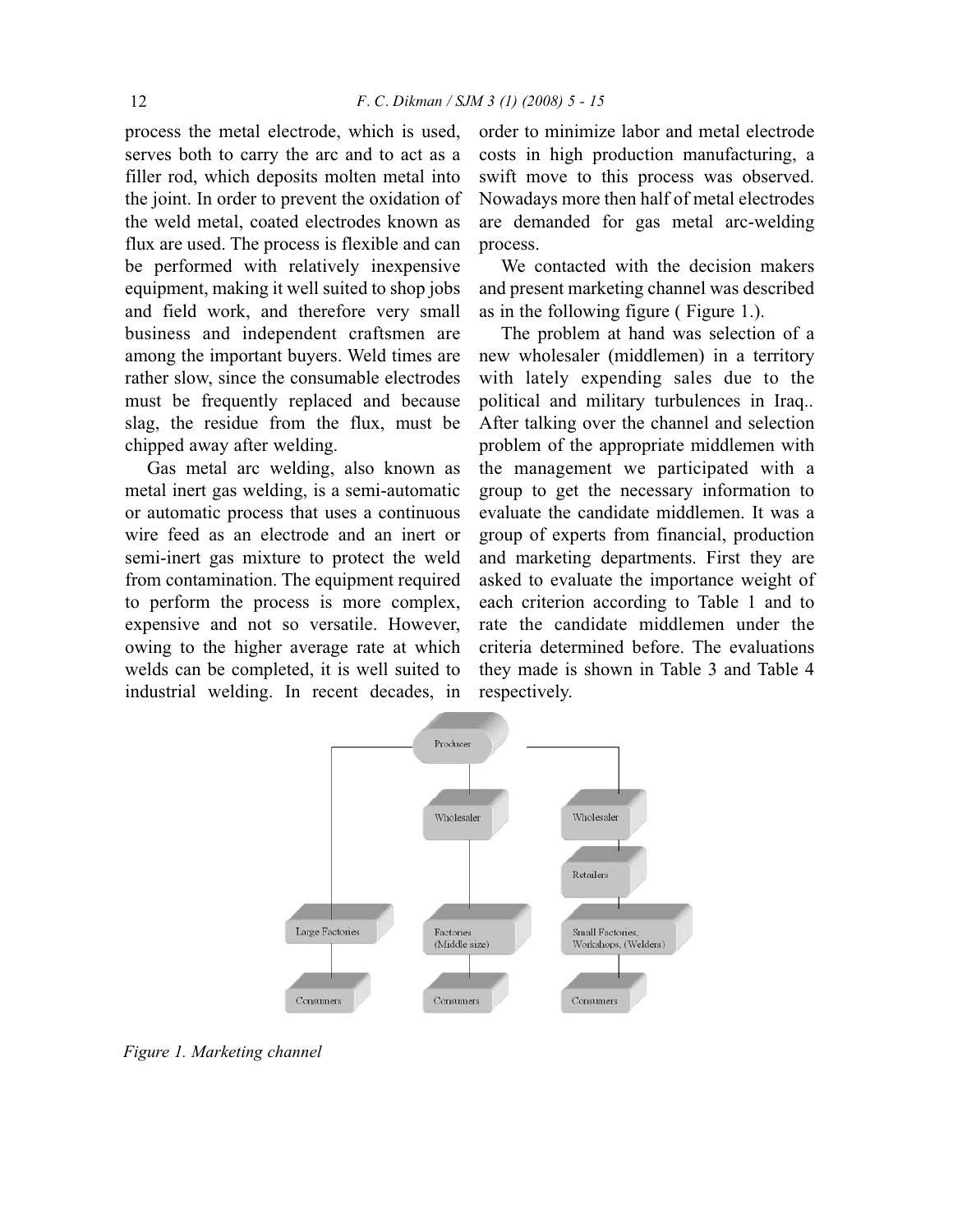| <b>Opinion of experts</b>               |                  |            |                |  |  |
|-----------------------------------------|------------------|------------|----------------|--|--|
| Criteria                                | <b>Marketing</b> | Production | <b>Finance</b> |  |  |
|                                         | MH               |            |                |  |  |
| $C_1(Size)$<br>$C_2(Image)$             | Н                | MH         | MH             |  |  |
| C <sub>3</sub> (Management)             | Н                | M          | MH             |  |  |
| <b>C<sub>4</sub>(Existing Business)</b> | VH               | M          | MH             |  |  |
| C <sub>5</sub> (Required)               | VH               | VH         | VH             |  |  |

*Table 3. Weight of criteria from the group*

| Table 4. Ratings of the experts for the five |  |  |  |
|----------------------------------------------|--|--|--|
| middlemen candidate                          |  |  |  |

|                |                         | Opinion of experts |            |          |  |
|----------------|-------------------------|--------------------|------------|----------|--|
| Criteria       | Middlemen               | Marketing          | Production | Finance  |  |
| $\mathsf{C}_1$ | A <sub>1</sub>          | VG                 | G          | VG       |  |
|                | $\mathbf{A}_2$          | MG                 | G          | G        |  |
|                | $A_3$                   | ${\bf G}$          | G          | MG       |  |
|                | $A_4$                   | VG                 | G          | G        |  |
|                | A,                      | ${\bf G}$          | MG         | G        |  |
| $\mathbf{C}_2$ | A <sub>1</sub>          | VG                 | G          | G        |  |
|                | A <sub>2</sub>          | $\mathbf G$        | G          | VG       |  |
|                | $A_3$                   | MG                 | MG         | MG       |  |
|                | A,                      | MG                 | MG         | G        |  |
|                | $\mathbf{A}_5$          | MG                 | MG         | VG       |  |
| $C_3$          | A <sub>1</sub>          | ${\bf G}$          | G          | MG       |  |
|                | A <sub>2</sub>          | VG                 | MG         | G        |  |
|                | $A_3$                   | G                  | G          | $\rm MG$ |  |
|                | $\mathbf{A}_4$          | G                  | G          | G        |  |
|                | A,                      | G                  | ${\bf G}$  | G        |  |
| C <sub>4</sub> | $\mathbf{A}_\mathrm{l}$ | G                  | MG         | MG       |  |
|                | A <sub>2</sub>          | G                  | VG         | VG       |  |
|                | $A_3$                   | VG                 | VG         | VG       |  |
|                | A <sub>4</sub>          | VG                 | G          | G        |  |
|                | $A_{5}$                 | G                  | VG         | VG       |  |
| $C_5$          | A <sub>1</sub>          | ${\bf G}$          | VG         | G        |  |
|                | $\mathbf{A}_2$          | VG                 | G          | G        |  |
|                | $A_3$                   | VG                 | MG         | G        |  |
|                | A,                      | MG                 | G          | G        |  |
|                | A,                      | MG                 | G          | MG       |  |

*Table 5. Fuzzy Decision Matrix (D<sup>~</sup> )*

| A <sub>1</sub> |                                              |            |              | $(7,8.7,9.3,10)$ $(7,8.3,8.7,10)$ $(5,7.3,7.7,9)$ $(5,6.7,7.3,9)$ $(7,8.3,8.7,10)$ |
|----------------|----------------------------------------------|------------|--------------|------------------------------------------------------------------------------------|
| A <sub>2</sub> | (5,7.3,7.7,9)                                |            |              | $(7,8.3,8.7,10)$ $(5,7.7,8.3,10)$ $(7,8.7,9.3,10)$ $(7,8.3,8.7,10)$                |
| $A_3$          | (5,7.3,7.7,9)                                | (5,6,7,8)  |              | $(5,7.3,7.7,9)$ $(8,9,10,10)$ $(5,7.7,8.3,10)$                                     |
| $A_4$          | $(7,8.3,8.7,10)$ $(5,6.7,7.3,9)$ $(7,8,8,9)$ |            |              | (7,8.3,8.7,10)(5,7.3,7.7,9)                                                        |
| $A_{5}$        | (5,7.3,7.7,9)                                | (5,7,8,10) | (7, 8, 8, 9) | (7, 8.7, 9.3, 10) (5, 6.7, 7.3, 9)                                                 |
|                |                                              |            |              |                                                                                    |

*Table 6. Fuzzy Weights (W<sup>~</sup> )*

| C <sub>1</sub> | C <sub>2</sub>                                                                          | C <sub>3</sub> | C4 | C5 |
|----------------|-----------------------------------------------------------------------------------------|----------------|----|----|
|                | Weight (.5,0.73,0.77,.9)(.5,0.67,0.73,.9) (.4,0.63,0.67,.9) (.4,0.67,0.73,1)(.8,.9,1,1) |                |    |    |

*Table 7. Normalized Fuzzy Decision Matrix*  $(\tilde{\mathbf{R}})$ 

|                | C1                                                                                        | C <sub>2</sub>                                                                            | C <sub>3</sub> | C <sub>4</sub> | C <sub>5</sub> |
|----------------|-------------------------------------------------------------------------------------------|-------------------------------------------------------------------------------------------|----------------|----------------|----------------|
| $A_1$          |                                                                                           | $(.7, 87, 93, 1)$ $(.7, 83, 87, 1)$ $(.5, 73, 77, 9)$ $(.5, 67, 73, 9)$ $(.7, 83, 87, 1)$ |                |                |                |
| A <sub>2</sub> | $(.5, 73, 77, 9)$ $(.7, 83, 87, 1)$ $(.5, 77, 83, 1)$ $(.7, 87, 93, 1)$ $(.7, 83, 87, 1)$ |                                                                                           |                |                |                |
| $A_3$          | $(.5, 73, 77, 9)$ $(.5, 6, 7, 8)$ $(.5, 73, 77, 9)$ $(.8, 9, 1, 1)$ $(.5, 77, 83, 1)$     |                                                                                           |                |                |                |
| A4             |                                                                                           | $(.7, 83, 87, 1)$ $(.5, 67, 73, 9)$ $(.7, 8, 8, 9)$ $(.7, 83, 87, 1)$ $(.5, 73, 77, 9)$   |                |                |                |
| A <sub>5</sub> | $(.5, 73, 77, 9)$ $(.5, 7, 8, 1)$ $(.7, 8, 8, 9)$ $(.7, 87, 93, 1)$ $(.5, 67, 73, 9)$     |                                                                                           |                |                |                |

The evaluation of the weights and ratings of the candidates constitutes the first and second step of the proposed method detailed in section x. The remaining steps of the method to solve the problem can be summarized as follows:

Step 3: Linguistic evaluations made by the experts for the weight of criteria and ratings for the candidates are converted into trapezoidal fuzzy numbers. The conversion results are shown in Table 5 and Table 6.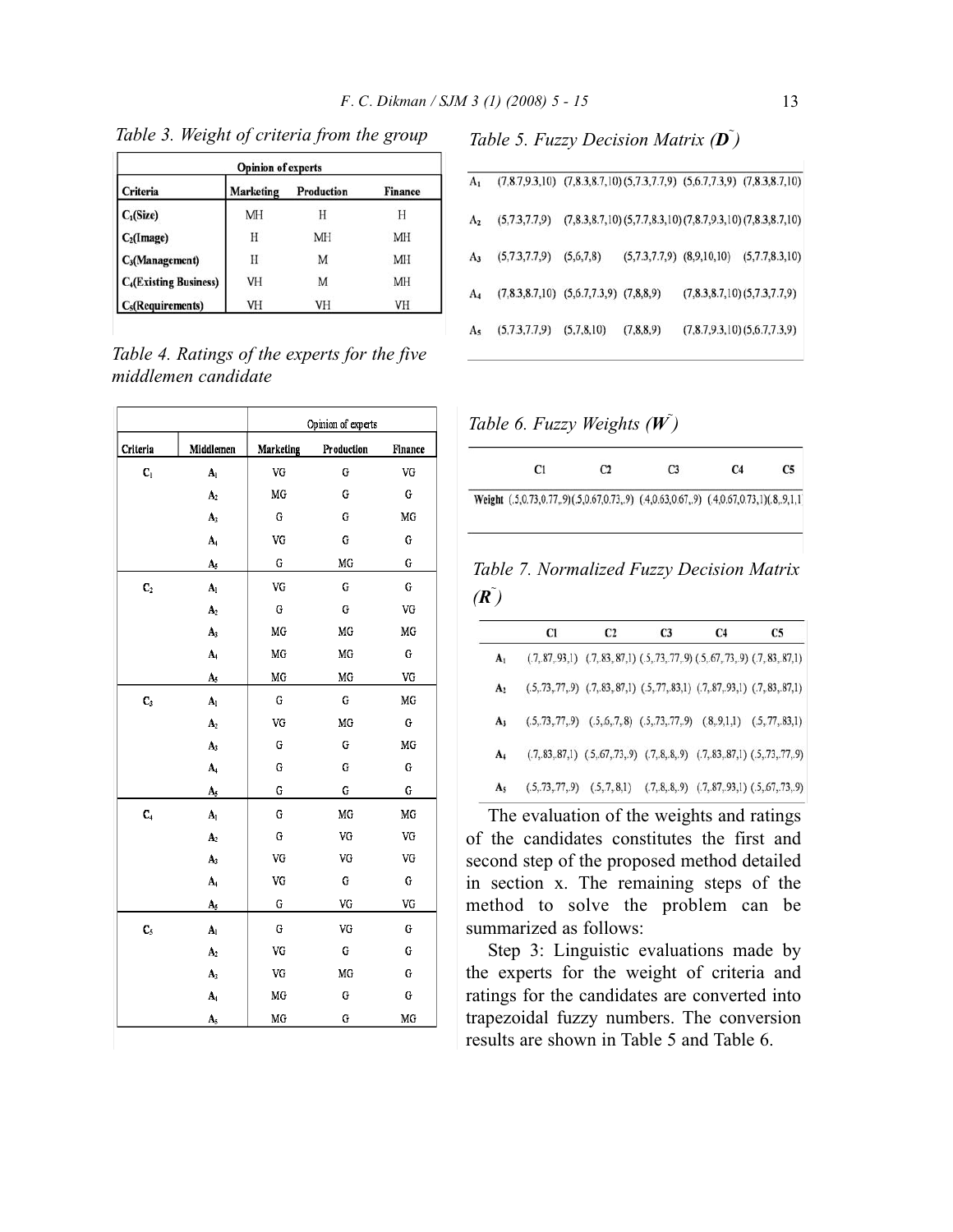Step 4: Normalized fuzzy decision matrix . Shown in Table 7.

Table 8. Normalized Fuzzy Decision Matrix ( $V$ )

|                | C1                                                                                              | C <sub>2</sub> | C <sub>3</sub>                                                                           | C <sub>4</sub> | C <sub>5</sub> |
|----------------|-------------------------------------------------------------------------------------------------|----------------|------------------------------------------------------------------------------------------|----------------|----------------|
| A <sub>1</sub> |                                                                                                 |                | $(35, 64, 71, 9)$ $(35, 55, 64, 9)$ $(2, 46, 51, 81)$ $(2, 45, 54, 9)$ $(56, 76, 87, 1)$ |                |                |
|                | $A_2$ (25, 54, 59, 81) (35, 55, 64, 9) (2, 49, 55, 9) (28, 58, 68, 1) (56, 75, 87, 1)           |                |                                                                                          |                |                |
|                | $A_3$ (.25, 54, 59, 81) (.25, 4, 51, 72) (.2, 46, 51, 81) (.32, 6, 73, 1) (.4, 69, 83, 1)       |                |                                                                                          |                |                |
|                | A <sub>4</sub> (35, 61, 67, 9) (25, 45, 54, 81) (28, 51, 53, 81) (28, 55, 64, 1) (4, 66, 77, 9) |                |                                                                                          |                |                |
|                | $A_5$ (25, 54, 59, 81) (25, 47, 59, 9) (28, 51, 53, 81) (28, 58, 68, 1) (4, 6, 73, 9)           |                |                                                                                          |                |                |
|                | Table 9. FPIS and FNIS                                                                          |                |                                                                                          |                |                |
|                | C <sub>1</sub>                                                                                  | C2             | C <sub>3</sub>                                                                           | C4             | C5             |

| A <sup>*</sup> | (.9, .9, .9, .9)<br>and the contract of the contract of |  | $(0.9, 9, 9, 9)$ $(0.9, 9, 9, 9)$ $(1.1, 1.1, 1)$ $(1.1, 1.1, 1)$ |  |
|----------------|---------------------------------------------------------|--|-------------------------------------------------------------------|--|
|                |                                                         |  |                                                                   |  |

 $(.25, 25, 25, 25)$   $(.25, 25, 25, 25)(.20, 20, 20, 20)(.20, 20, 20, 20)(.40, 40, 40, 40)$ 

Step 5: Weighted Normalized fuzzy decision matrix  $\widetilde{\mathbf{V}}$ 

*Table 10. Distance from FPIS* 

|                | $\mathbf{C}_1$ | C2   | $C_{3}$ | C4   | $C_5$ |
|----------------|----------------|------|---------|------|-------|
| $d(A_1,A^{'})$ | 0.32           | 0.35 | 0.46    | 0.54 | 0.26  |
| $d(A_2,A')$    | 0.41           | 0.35 | 0.44    | 0.45 | 0.26  |
| $d(A_3, A')$   | 0.41           | 0.46 | 0.46    | 0.42 | 0.35  |
| $d(A_4, A')$   | 0.33           | 0.44 | 0.41    | 0.46 | 0.37  |
| $d(A_5, A')$   | 0.41           | 0.42 | 0.41    | 0.45 | 0.39  |

Step 6: Determination of FPIS and FNIS as shown in Table 9.

Step 7: Calculation of separation measure of each middlemen with respect to each criterion from FPIS and FNIS. Results are shown in Table 10 and Table 11 respectively.

*Table 11. Distance from FNIS*

|             | $C_{1}$ | $C_{2}$ | $C_{3}$ | $C_{4}$ | $C_{5}$ |
|-------------|---------|---------|---------|---------|---------|
| $d(A_1,A')$ | 0.45    | 0.41    | 0.37    | 0.42    | 0.43    |
| $d(A_2,A)$  | 0.36    | 0.41    | 0.42    | 0.51    | 0.43    |
| $d(A_3,A)$  | 0.36    | 0.28    | 0.37    | 0.53    | 0.40    |
| $d(A_4,A)$  | 0.43    | 0.33    | 0.38    | 0.50    | 0.34    |
| $d(A_5,A')$ | 0.36    | 0.38    | 0.38    | 0.51    | 0.32    |

*Table 12. Further calculations*

|                | ď    |      | $d^+d^-$ | Cci  |
|----------------|------|------|----------|------|
| A <sub>1</sub> | 1.93 | 2.07 | 4.00     | 0.52 |
| A <sub>2</sub> | 1.91 | 2.13 | 4.03     | 0.53 |
| $A_3$          | 2.09 | 1.93 | 4.02     | 0.48 |
| A <sub>4</sub> | 2.01 | 1.98 | 3.99     | 0.50 |
| A <sub>5</sub> | 2.07 | 1.95 | 4.02     | 0.48 |

Step 8: Calculation of  $d_i^+$  and  $d_i^-$  as in Table 12

Step 9: Calculate the closeness coefficients of the middlemen as shown on the last column of Table 12.

Decision step: Selection of the middlemen according to the closeness coefficient. According to closeness coefficients the ranking order of the five middlemen is  $(A2 > A1 > A4 > (A3 = A5)$ .

#### **6. CONCLUSIONS**

Selecting proper middlemen, and then building and maintaining a close and longterm relationship with them are critical in today's competitive business environment. Many practitioners and researchers have mentioned the advantages and importance of selecting appropriate middlemen.

The choice of a new middleman deeply affects all the other business functions and